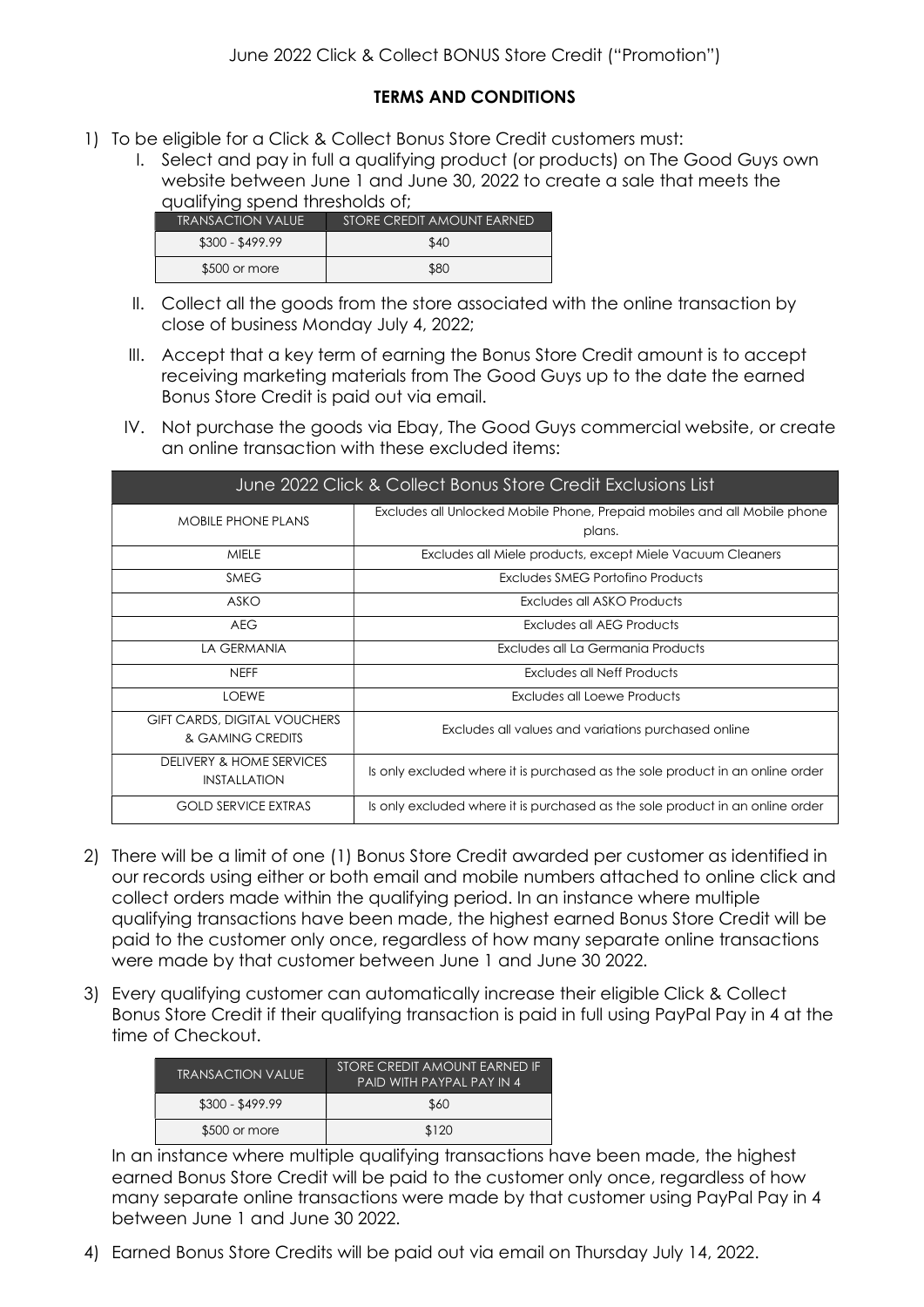Qualifying customers are NOT required to lodge a claim, however customers who have opted out of email and/or marketing communications from The Good Guys will forfeit any Bonus Store Credit earned as part of this promotion.

- 5) All Bonus Store Credits will expire within seven (7) days of the Credit Dispatch Date (July 14, 2022).
- 6) Bonus Store Credits can only be paid to Australian permanent residents aged 18 years or over who make a purchase for personal use only. Purchases for and in the name of trusts, companies, businesses, commercial, residential developers/developments and by builders, subcontractors, installers, and resellers are not eligible.
- 7) Purchasers must retain their original The Good Guys purchase tax invoice(s) with an associated customer email address as proof of purchase. Failure to produce the proof of purchase when requested may, in the absolute discretion of The Good Guys, result in forfeiture of any right to a Bonus Store Credit. The Good Guys purchase tax invoice(s) must clearly specify the store of purchase where the purchase was made during the Promotion period.
- 8) Buying on The Good Guys website in June 2022 is deemed acceptance of these Terms and Conditions.
- 9) WHEN YOU RECEIVE YOUR STORE CREDIT.
	- Your Store Credit will expire within seven (7) days of the Credit Dispatch Date.
	- Your Store Credit can only be used on ticket price no further discounts apply.
	- Your Store Credit can be used in-store and online at The Good Guys, but cannot be used on The Good Guys eBay, The Good Guys Commercial website or on any commercial orders.
	- Your Store Credit barcode is unique and can only be redeemed once.
	- Your Store Credit cannot be used in conjunction with any other Store Credit offers or to qualify to receive another Store Credit.
	- Store Credit cannot be used for payment on any existing orders.
	- Store Credit cannot be exchanged for cash or used to lay-by. Cash will not be given for any unused balance on the Store Credit.
	- Goods that have been purchased using a Store Credit and are returned, will be issued a new store credit.
	- Store Credit is only valid when purchasing physical product and excludes Gift Cards, Epay cards (including spotify, Netflix, gaming cards, software subscriptions or mobile phone recharges), Gold Service Extras, delivery, Mobile Plans, The Good Guys Home Services installation and Tech Services. Store credit cannot be used to purchase Apple, Loewe, AEG, Asko, Miele, Neff, La Germania, and Falcon products.
	- The Good Guys reserves the right to change these Store Credit "Terms of Use" at any time.
	- 1. Except for any liability that cannot be excluded by law, The Good Guys (including its officers, employees and agents) excludes all liability (including negligence), for any personal injury; or any loss or damage (including loss of opportunity); whether direct, indirect, special or consequential, arising in any way out of the Promotion, including, but not limited to, where arising out of the following: (a) any technical difficulties or equipment malfunction (whether or not under The Good Guys control); (b) any theft, unauthorised access or third party interference; (c) any Claim that is late, lost, altered, damaged or misdirected (whether or not after their receipt by The Good Guys) due to any reason beyond the reasonable control of The Good Guys; (d) any tax liability incurred by a claimant; or (e) use of the Bonus.